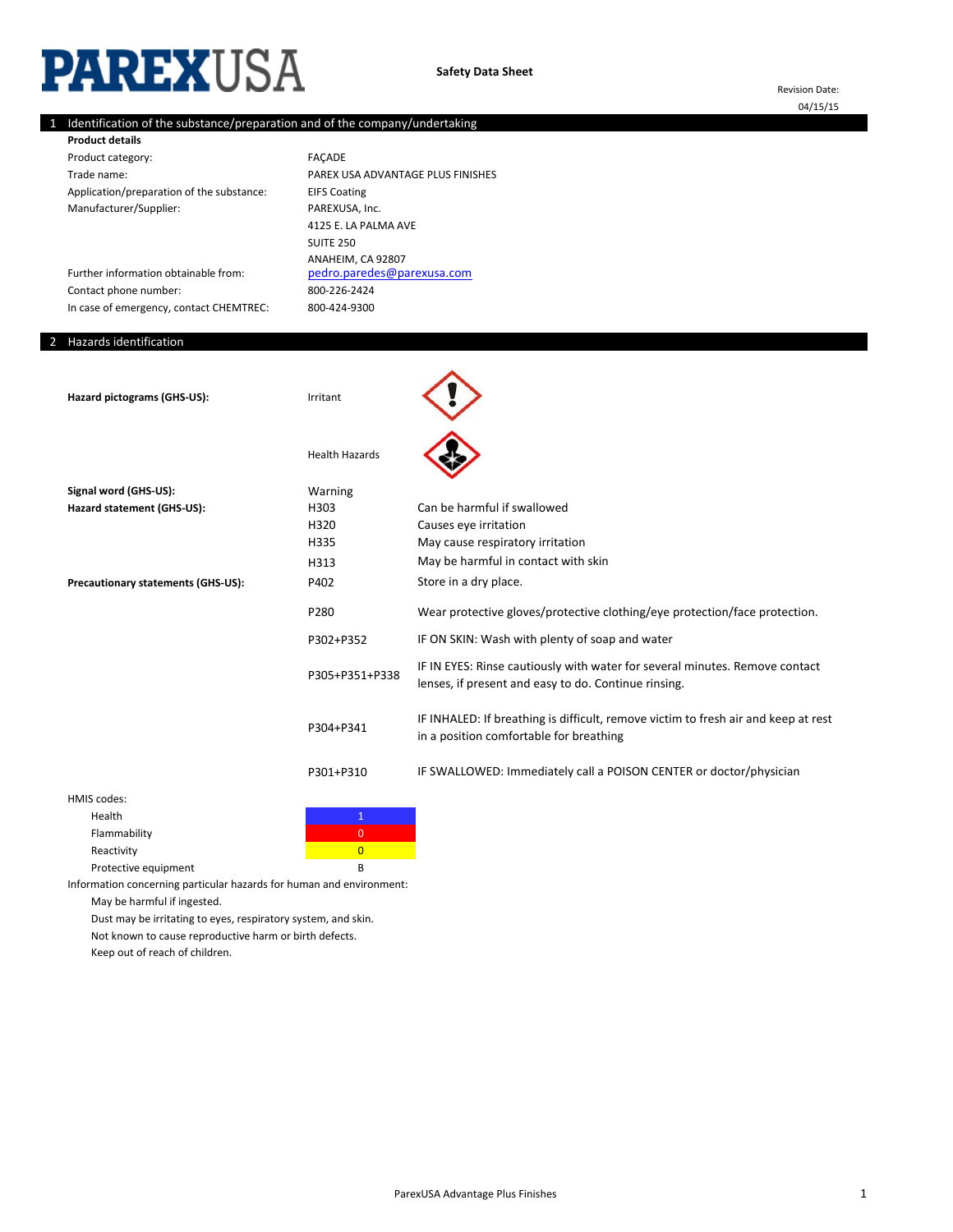#### 3 Composition/information on ingredients

**Chemical characterization**

| Dangerous components:   |                         |                            |                      |
|-------------------------|-------------------------|----------------------------|----------------------|
| CAS#                    | Name                    | <b>Exposure Limit</b>      |                      |
| 1317-65-3               | Calcium Carbonate       | OSHA TWA (Respirable dust) | 5 mg/m <sup>3</sup>  |
|                         |                         | OSHA TWA (total)           | 15 mg/m <sup>3</sup> |
|                         | <b>Titanium Dioxide</b> | ACHIG TLV 10mg/m3(Total)   | 15mg/m <sup>3</sup>  |
| 013463-67-7             |                         | OSHA PEL (Total)           | 15mg/m <sup>3</sup>  |
|                         | Nuisance dust           | ACHIG TLV 3mg/m3(Resp)     | 5 mg/m <sup>3</sup>  |
|                         |                         | <b>OSHA PEL (Total)</b>    | 15mg/m <sup>3</sup>  |
| 14808-60-7              | Crystalline Silica      | OSHA PEL (Resp)            | 5 mg/m <sup>3</sup>  |
|                         |                         | <b>ACGIH TWA</b>           | 3 mg/m <sup>3</sup>  |
|                         |                         | OSHA PEL (Resp)            | 3 mg/ $m^3$          |
| Additional information: | n/a                     |                            |                      |

Additional information:

4

ı

| First aid measures   |                                                                                                                                                      |
|----------------------|------------------------------------------------------------------------------------------------------------------------------------------------------|
| General information: | n/a                                                                                                                                                  |
| After inhalation:    | Remove to fresh air. If not breathing, give artificial respiration. If having difficulty breathing, give oxygen. Get<br>immediate medical attention. |
| After skin contact:  | Wash affected area thoroughly with soap and water. Remove contaminated clothes and launder before re-use.                                            |
| After eye contact:   | Immediately flush eyes with plenty of water for at least 15 minutes. Get medical attention.                                                          |
| After swallowing:    | Do not induce vomiting. Get medical attention immediately.                                                                                           |

|   | 5 Fire-fighting measures               |                                                                                                                                                                                                                                                                     |
|---|----------------------------------------|---------------------------------------------------------------------------------------------------------------------------------------------------------------------------------------------------------------------------------------------------------------------|
|   | General information:                   | Water- based product.                                                                                                                                                                                                                                               |
|   | Flash point:                           | n/a                                                                                                                                                                                                                                                                 |
|   | Suitable extinguishing agents:         | For the dried product, use carbon dioxide, dry chemical, or alcohol foam.                                                                                                                                                                                           |
|   | Hazardous combustion products:         | Incomplete combustion of dried product can yield low molecular weight hydrocarbons, carbon monoxide, and<br>carbon dioxide.                                                                                                                                         |
|   | Protective equipment:                  | n/a                                                                                                                                                                                                                                                                 |
|   | Firefighting instructions:             | Respiratory equipment should be worn to avoid inhalation of combustion products. Water should not be used<br>except as fog to keep nearby containers cool. Water may be used to cool closed containers to prevent pressure<br>build-up and exposed to extreme heat. |
| 6 | Accidental release measures            |                                                                                                                                                                                                                                                                     |
|   | Measures for environmental protection: | Keep spilled products out of sewers, streams, and water systems.                                                                                                                                                                                                    |
|   | Measures for cleaning/collecting:      | For dry material, collect by sweeping and scooping. Transfer collected material to a container, being careful to<br>minimize creation of dust. For wet material, scoop material up and transfer to an open container. Allow<br>material to dry before disposal.     |
|   | Additional information:                | See section 13 and section 15 for specific regulatory information concerning this product.                                                                                                                                                                          |

### 7 Handling and storage

Handling:

Wear appropriate protective equipment when working with this product. Promptly remove dusty clothing, or clothing wet with product mix, and launder before re-using. Wash thoroughly after exposure to product mixtures. Keep out of reach of children.

# Storage:

Store in a dry location. Atmospheric temperatures and pressures do not affect the shelf life of this product.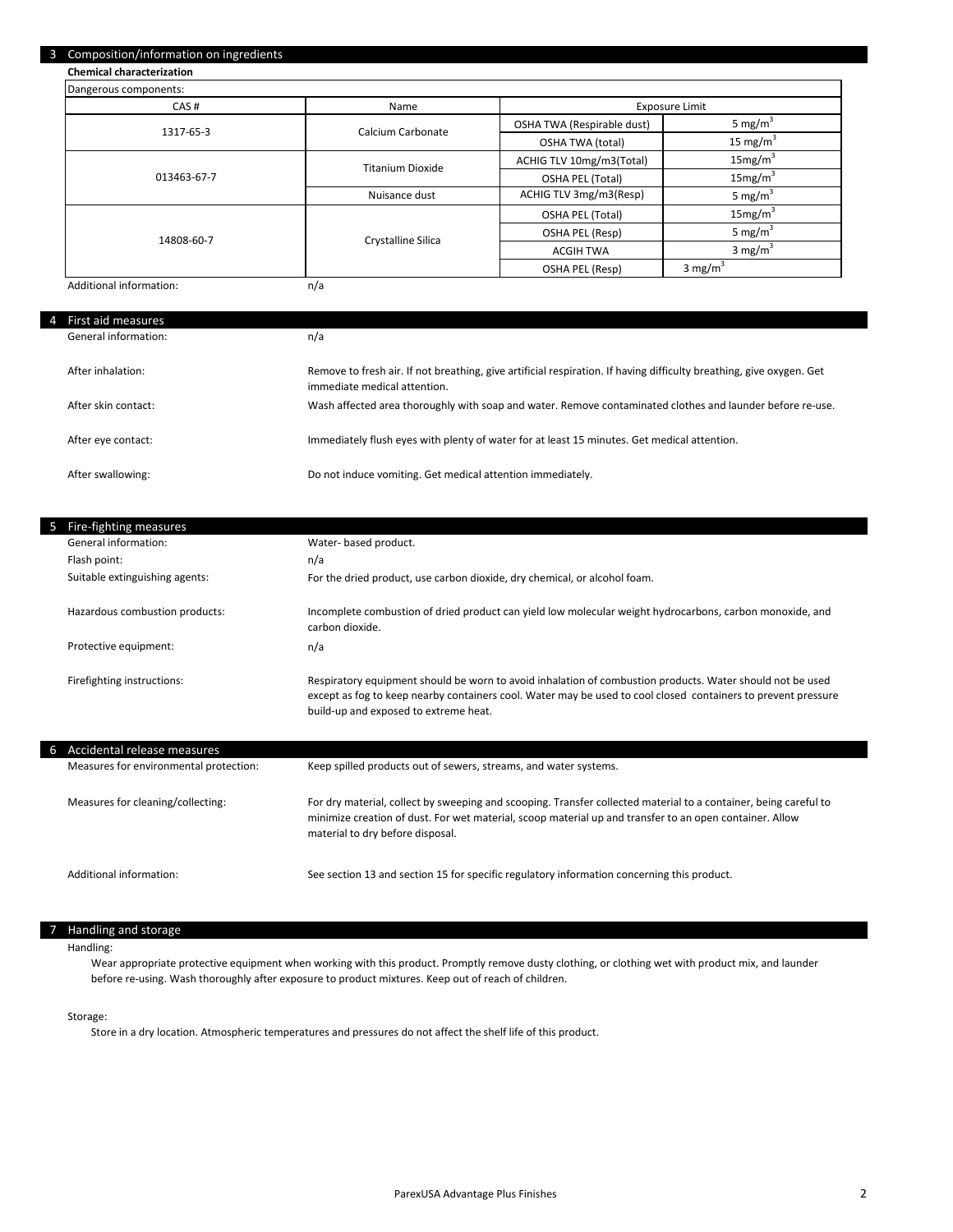# 8 Exposure controls/personal protection

Additional information about design of technical facilities: n/a

| Ingredients with limit values that require monitoring at the workplace: |                         |                              |                                        |
|-------------------------------------------------------------------------|-------------------------|------------------------------|----------------------------------------|
| CAS#                                                                    | Name                    |                              | Exposure Limit                         |
| 1317-65-3                                                               | Calcium carbonate       | OSHA TW (Respirable dust)    | 5 mg/m <sup>3</sup>                    |
|                                                                         |                         | OSHA TWA (total)             | 15 mg/ $m3$                            |
| 013463-67-7                                                             | <b>Titanium Dioxide</b> | ACHIG TLV 10mg/m3(Total)     | 15mg/m <sup>3</sup>                    |
|                                                                         |                         | OSHA PEL (Total)             | 15mg/m <sup>3</sup>                    |
|                                                                         | Nuisance dust           | ACHIG TLV 3mg/m3(Resp)       | $5 \text{ mg/m}$                       |
| 14808-60-7                                                              | Crystalline silica      | OSHA PEL (Respirable quartz) | 10 mg/m3 / (% silica + 2)              |
|                                                                         |                         | <b>ACGIH TLV</b>             | $0.025$ mg/m <sup>3</sup> (respirable) |

WARNING! If you scrape, sand, or remove old paint, you may release lead dust. LEAD IS TOXIC. EXPOSURE TO LEAD DUST CAN CAUSE SERIOUS ILLNESS, SUCH AS BRAIN DAMAGE , ESPECIALLY IN CHILDREN. PREGNANT WOMEN SHOULD ALSO AVOID EXPOSURE. Wear a NIOSH-approved respirator to control lead exposure. Clean up carefully with a HEPA vacuum and a wet mop. Before you start, find how low to protect yourself and your family by contacting the National Lead Hotline at 1800-424-LEAD or log onto www.epa.gov/lead

| Additional information:        | The lists valid during the making were used as a basis.                                                                                                                                                  |
|--------------------------------|----------------------------------------------------------------------------------------------------------------------------------------------------------------------------------------------------------|
| Personal protective equipment: | Use local exhaust. General exhaust acceptable if the exposure to materials above is maintained below                                                                                                     |
| ventilation                    | applicable exposure limits. Refer to OSHA Standards 1910.94, 1910.107, and 1910.108.                                                                                                                     |
| respiratory protection         | If personal exposure cannot or may not be controlled below applicable limits by ventilation, wear properly<br>fitted respirator approved by NIOSH/MSHA for protection against materials described above. |
| eye protection                 | Wear safety glasses to reduce the potential for eye contact.                                                                                                                                             |
| skin protection                | Prevent prolonged or repeated contact by using rubber gloves and appropriate protective clothing.                                                                                                        |

# 9 Physical and chemical properties

| <b>General information:</b>           |                      |
|---------------------------------------|----------------------|
| form                                  | Fluid                |
| color                                 | White and or colored |
| odor                                  | Mild ammonia         |
| pH                                    | $8.0 - 10.0$         |
| Change in condition:                  |                      |
| melting point/melting point range     | 32'F                 |
| boiling point/boiling point range     | 190-212'F            |
| evaporation rate:                     | Slower than ether    |
| vapor density:                        | Heavier than air     |
| Specific gravity:                     | 1.89                 |
| Solubility in/Miscibility with water: | dispersible          |
| Density at 20°C:                      | $15.7$ lb/gal        |
| VOC:                                  | 4g/L (0.0342 lb/gal) |

#### 10 Stability and reactivity

| Conditions to be avoided: | None known     |
|---------------------------|----------------|
| Chemical stability:       | Stable         |
| Materials to be avoided:  | None known     |
| Hazardous polymerization: | Will not occur |

Dangerous decomposition products:

Will not spontaneously occur. By Fire- low molecular weight hydrocarbons, carbon dioxide and monoxide.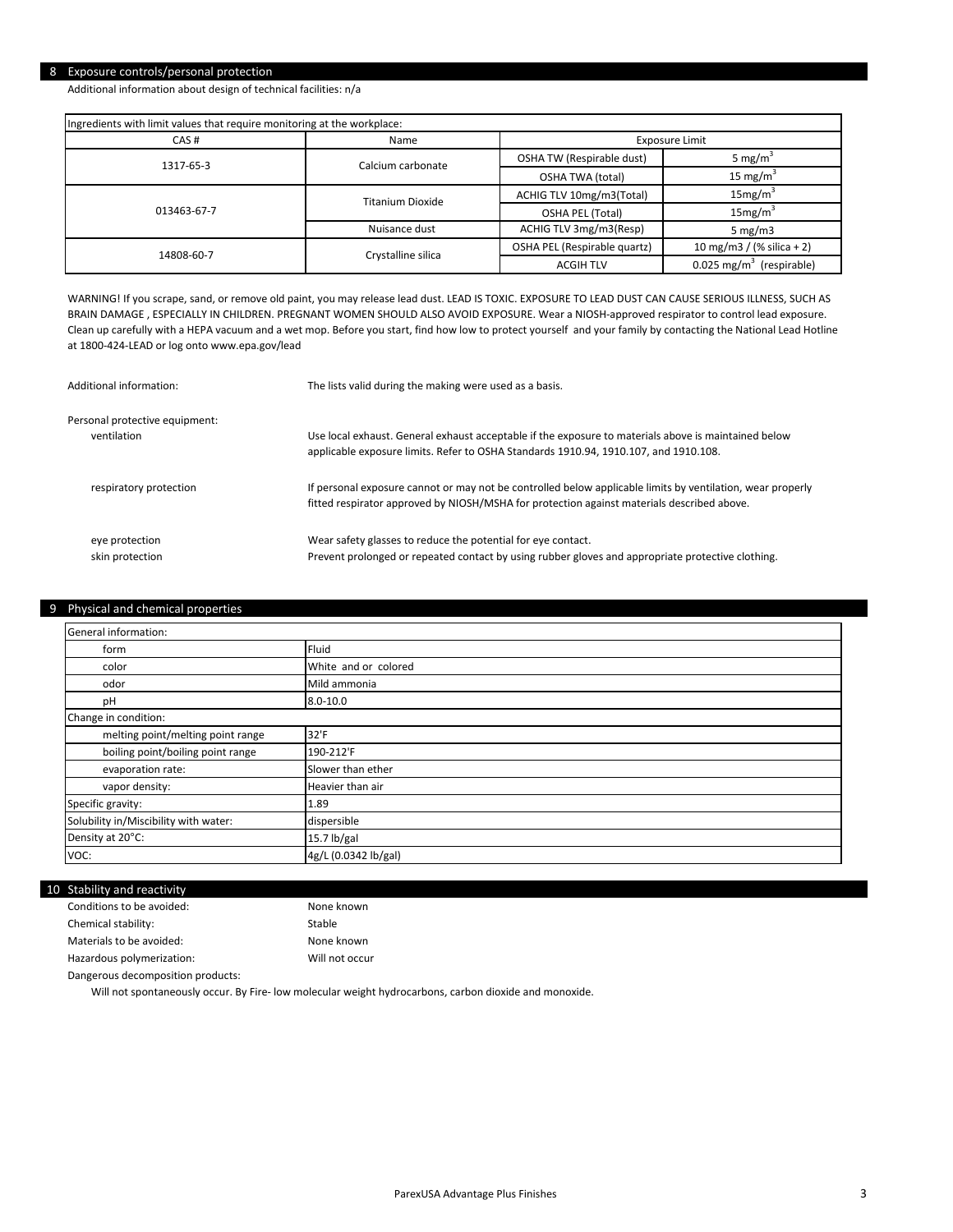| 11 Toxicological information                 |                                                                                                                                                                                                                                                                                                                                                                                                                                                                                                                                           |
|----------------------------------------------|-------------------------------------------------------------------------------------------------------------------------------------------------------------------------------------------------------------------------------------------------------------------------------------------------------------------------------------------------------------------------------------------------------------------------------------------------------------------------------------------------------------------------------------------|
| Acute toxicity:                              |                                                                                                                                                                                                                                                                                                                                                                                                                                                                                                                                           |
| crystalline silica (quartz, cristobalite)    | Considered a known human carcinogen by Federal (OSHA) and advising health agencies (IARC, NIOSH, and<br>NTP). Additionally, crystalline silica can cause a lung condition known as silicosis after long term exposure to<br>dusts containing crystalline silica. Exposure of workers to crystalline silica containing dusts is specifically<br>regulated by OSHA. The use of a correctly fitted, NIOSH approved respirator suitable for use against crystalline<br>silica inhalation is essential for minimizing exposure to this danger. |
| mineral dusts                                | Some items mentioned in Section 8 are considered mineral dusts by OSHA and a correctly fitted, NIOSH<br>approved respirator is required when working with this product.                                                                                                                                                                                                                                                                                                                                                                   |
| titanium dioxide                             | is considered a suspected carcinogen by advising health agencies. There is one animal study where titanium<br>dioxide exposure caused lung cancer in rats. However, the level of exposure during the test was far in excess of<br>what would be experienced by workers during use of this product. However, care should be exercised and the<br>use of a correctly fitted NIOSH approved respirator should be used when working with this product.                                                                                        |
| Primary irritant effect:                     |                                                                                                                                                                                                                                                                                                                                                                                                                                                                                                                                           |
| on the skin                                  | Exposure of skin to wet product may cause chemical burns. Symptoms of exposure may take several hours to<br>manifest.                                                                                                                                                                                                                                                                                                                                                                                                                     |
| on the eye                                   | Exposure of eyes to wet product may cause chemical burns and blindness. Exposure to airborne dust can cause<br>immediate or delayed irritation or inflammation.                                                                                                                                                                                                                                                                                                                                                                           |
| through ingestion                            | May be harmful if ingested.                                                                                                                                                                                                                                                                                                                                                                                                                                                                                                               |
| through inhalation                           | Dust generated during handling this product may cause irritation to the respiratory tract.                                                                                                                                                                                                                                                                                                                                                                                                                                                |
| Additional toxicological information:        | n/a                                                                                                                                                                                                                                                                                                                                                                                                                                                                                                                                       |
| <b>Ecological information</b>                |                                                                                                                                                                                                                                                                                                                                                                                                                                                                                                                                           |
| Elimination (persistence and degradability): | n/a                                                                                                                                                                                                                                                                                                                                                                                                                                                                                                                                       |
| Behavior in environmental systems:           | n/a                                                                                                                                                                                                                                                                                                                                                                                                                                                                                                                                       |
| Mobility and bioaccumulation potential:      | n/a                                                                                                                                                                                                                                                                                                                                                                                                                                                                                                                                       |
| General notes:                               | n/a                                                                                                                                                                                                                                                                                                                                                                                                                                                                                                                                       |

| 13 Disposal considerations |  |                                     |                                                                                                                                                                   |
|----------------------------|--|-------------------------------------|-------------------------------------------------------------------------------------------------------------------------------------------------------------------|
|                            |  | Product recommendation:             | This product must be disposed of in accordance with applicable local, state and federal regulations. Where<br>possible, it is best to use up any excess material. |
|                            |  | Uncleaned packaging recommendation: | Disposal must be made according to official regulations.                                                                                                          |
| 14 Transport information   |  |                                     |                                                                                                                                                                   |
|                            |  | Land transport USDOT                | Not classified as a dangerous good under transport regulations                                                                                                    |
|                            |  | Sea transport IMDG                  | Not classified as a dangerous good under transport regulations                                                                                                    |
|                            |  | Air transport IATA/ICAO             | Not classified as a dangerous good under transport regulations                                                                                                    |
|                            |  |                                     |                                                                                                                                                                   |